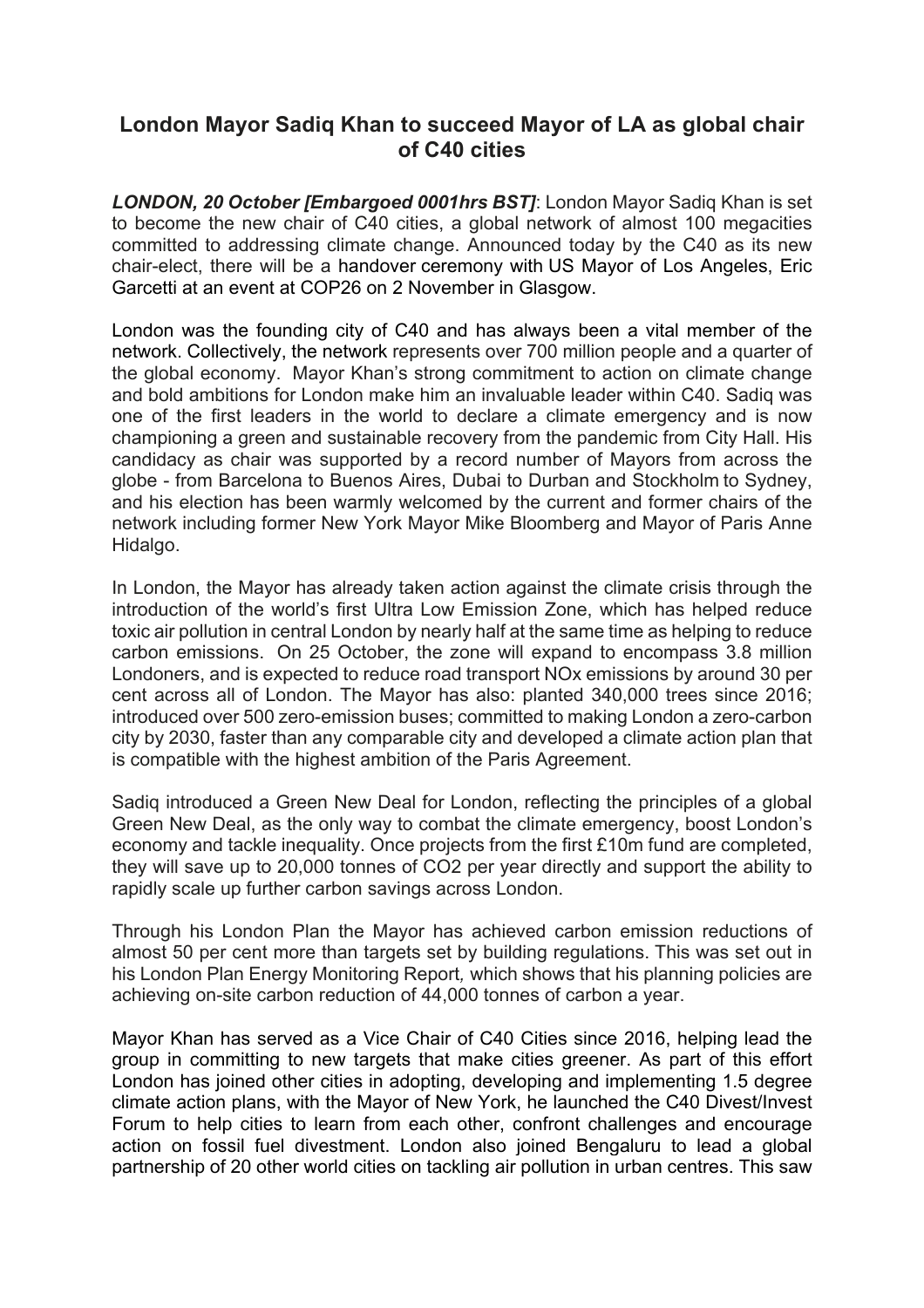city leaders come together to share ideas, nurture innovation and encourage ambition in the effort to improve air quality in cities worldwide. Sadiq will serve as chair for two years with the option of a third year, if he is endorsed by the Steering Committee.

**Mayor of London Sadiq Khan said**: "I would like to take the opportunity to thank Mayor Garcetti for his leadership over the last two years and the leaders of other C40 cities for their solidarity and support in addressing this urgent issue. Cities are leading the way when it comes to tackling the climate emergency and I am delighted to be elected as global chair of C40 at this critical time for our planet. As leaders representing over 700 million people and a quarter of the global economy - we must convince national governments to unleash our potential. National targets cannot be met without our help and we stand ready to accelerate action with their support.

"I am determined for London to be a world leader in tackling the twin dangers of air pollution and the climate emergency so that we can deliver a brighter future for our city - one that's greener, fairer and more prosperous for all. That's why I've committed to making London zero-carbon by 2030, faster than any comparable city, and it's why we are delivering a climate action plan that is compatible with the highest ambition of the Paris Agreement.

"I also want London to be a zero-pollution city so that no child has to grow up breathing toxic air. That's why I'm expanding the world's first Ultra Low Emission Zone, helping millions of Londoners breathe cleaner air.

"At this critical time for the climate, I am excited that London's leadership will be at the heart of the C40's global movement to help inspire, and accelerate climate action."

"When C40 cities unite around a solution, commitment, or promise, we create momentum and a model for governments across the world to follow," **said current C40 Chair and Los Angeles Mayor Eric Garcetti**. "This is the single most important decade for climate action, and Mayor Khan is the right leader to carry forward C40's mission to leverage mayors' collective power in order to help protect our planet and lay the foundation for a more just and resilient future."

**Anne Hidalgo, Mayor of Paris and a former C40 chair said:** "Congratulations, London! For many years, Sadiq and I have worked closely together to address climate change and inequality in our own cities. He has been a dynamic C40 colleague and partner and has shown that mayors achieve much more when we work together on these common goals."

**Eduardo Paes, Mayor of Rio de Janeiro and a former C40 chair said**: "I look forward to supporting the Mayor of London to drive new investment into cleaner, inclusive, healthier cities in every part of the world."

**Michael R Bloomberg, said:** "Sadiq Khan's outstanding leadership on climate change has put London at the forefront of the global effort to stop it. We are fortunate to have him accept this new role, and having worked with him on a variety of ambitious and innovative climate projects, I have enormous confidence that he will help our members continue to do more, faster – as we work to build greener, healthier, and stronger cities."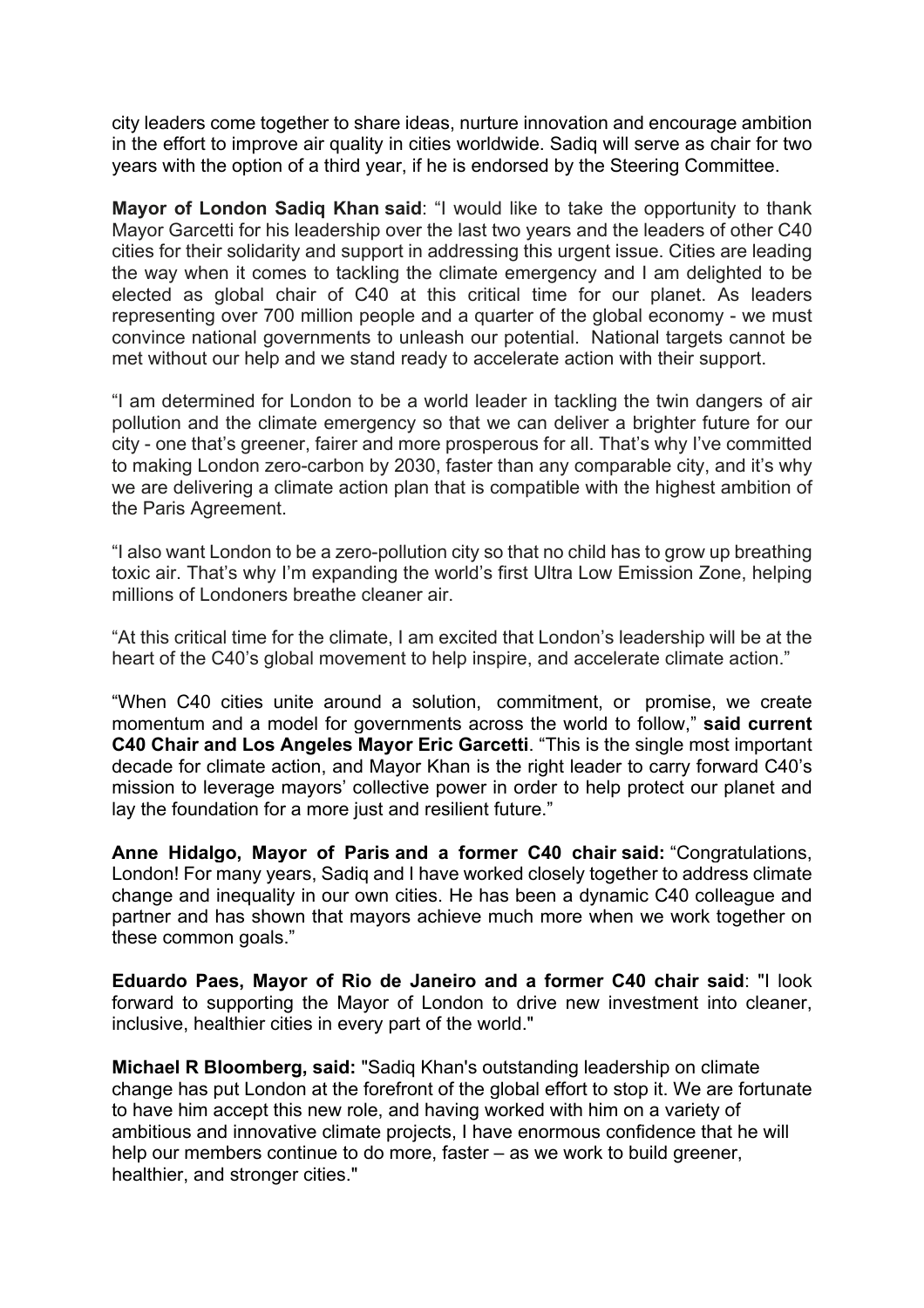**David Miller, Former Mayor of Toronto and former C40 Chair, said:** "I congratulate Mayor Khan on his election as C40 Chair. His leadership in London on meaningful climate action that improves the health, lives: and economic opportunities of residents is the kind of global leadership that is critical at this moment when these actions are needed everywhere, now. If we are to succeed in keeping planetary heating to 1.5 degrees, starting with halving global emissions by 2030, action based leadership is essential."

**Mark Watts, CEO C40, said:** "I am delighted to announce the Mayor of London as C40's new chair elect. He has shown that cities have a huge part to play in tackling climate change. As an influential global financial and economic hub, London has led by example and shown it is possible for all cities to not just tackle the climate crisis but thrive at the same time."

Mayor Khan currently sits on the C40 board and serves on the Steering Committee as Vice Chair. He was elected vice chair for the European region in 2016. The C40 is partnering the UN's Race to Zero campaign at COP26 in Glasgow to limit global temperature rise to 1.5C, in line with the Paris Agreement.

## **ENDS**

Notes to Editors:

C40 contact Tom Howard-Vyse thowardvyse@c40.org

For more information on C40's agenda at COP26 contact Tom Howard-Vyse thowardvyse@c40.org

GLA contact Zermina Toghey Zermina.Toghey@london.gov.uk

C40 is a network of the world's megacities committed to addressing climate change. C40 supports cities to collaborate effectively, share knowledge and drive meaningful, measurable and sustainable action on climate change. Around the world, C40 Cities connects 97 of the world's greatest cities to take bold climate action, leading the way towards a healthier and more sustainable future. Representing 700+ million citizens and one quarter of the global economy, mayors of the C40 cities are committed to delivering on the most ambitious goals of the Paris Agreement at the local level, as well as to cleaning the air we breathe.

Mayor Khan will formally take over on 1 December.

The C40's influential network of mayors now represents almost 100 of the world's leading cities which have committed to tackling climate change. Collectively, the network represents over 800 million people and a quarter of the global economy.

Cities currently represent over two thirds of the world's carbon emissions and are not only vulnerable to the impacts of climate change but most are already dealing with them.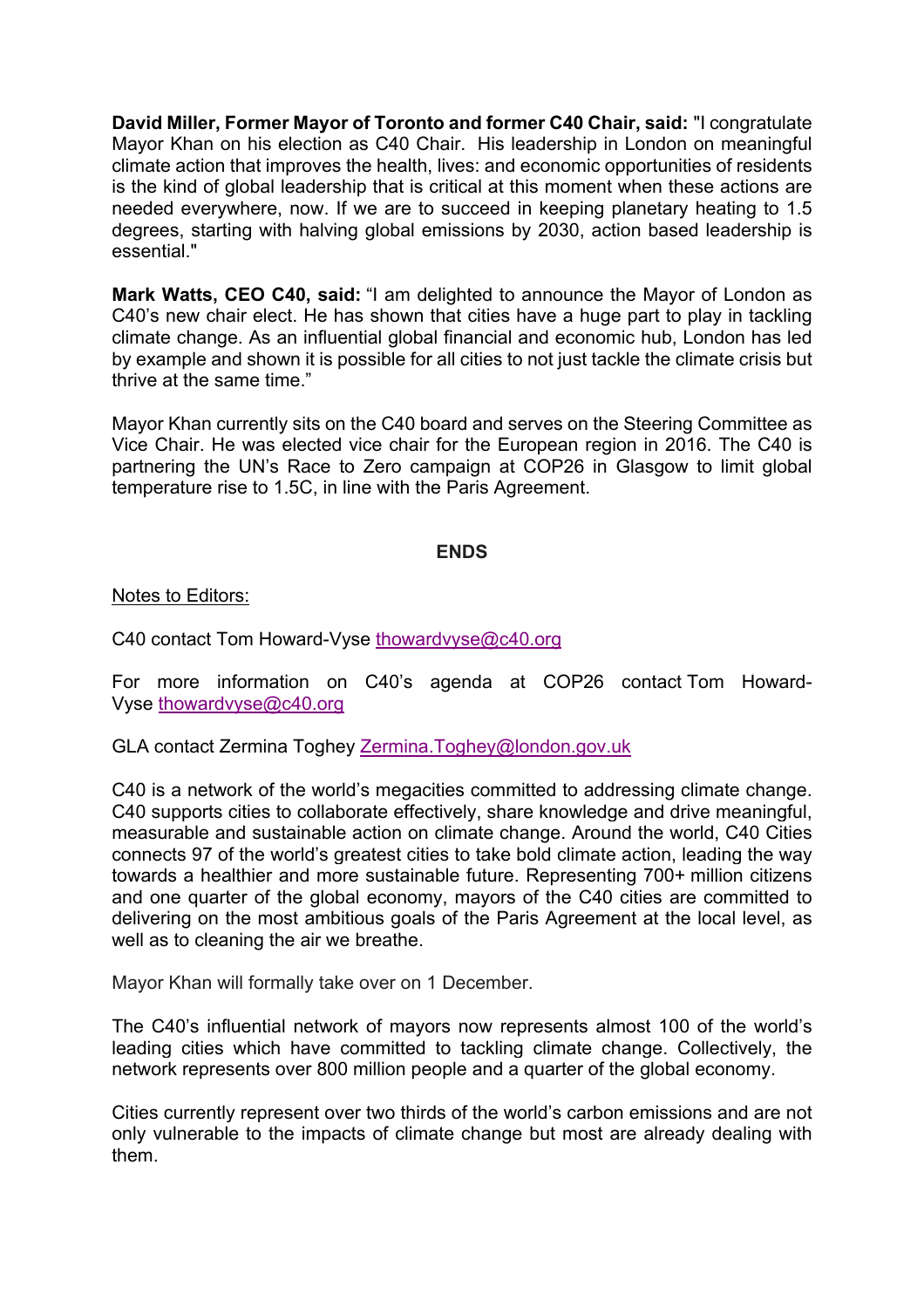## London's top 10 climate credentials:

1. London has already cut its urban emissions by almost a third by 1990 levels.

2. First mega-city to declare a climate emergency and publish as  $1.5^{\circ}$ C compatible carbon plan.

3. Introduced the world's first Ultra Low Emission Zone which has halved city centre air pollution in just two years and will *next week* be expanded to 18 times the original area.

4. Leading in electric vehicles with over 30% of the UK's charging network currently in London.

5. Planted 340,000 trees during Sadiq's tenure to green London's streets, leading to London's designation as the world's first National Park City.

6. Launched the Mayor's Energy Efficiency fund which has secured £450m private sector capital investment to cut urban emissions.

7. Divested GLA cash assets investments and pension funds away from fossil fuels.

8. Published a new 'London Plan' requiring all major development to be zero carbon and delivering savings almost 50% higher than national building regulations require.

9. Secured over £160m to support zero carbon and climate-resilient retrofitting of London homes and offices.

10. Committed to bring forward London's net zero target from 2050 to 2030.

Sadiq's candidacy as Chair was endorsed by the following Mayors from across the C40 regions, including:

- 1. Honourable M Adjei Sowah of Accra
- 2. Mayor Ada Colau of Barcelona
- 3. Governing Mayor Michael Müller of Berlin
- 4. Mayor Claudia López Hernández of Bogotá
- 5. Chief of Government Horacio Rodríguez Larreta of Buenos Aires
- 6. Mayor Md. Istiqlal Islam of Dhaka North
- 7. H.E. Abdulla Mohammed Al Basti of Dubai
- 8. Mayor Mxolisi Kaunda of Durban
- 9. Mayor Yvonne Denise Aki-Sawyerr OBE of Freetown
- 10. Governor Anies Baswedan of Jakarta
- 11. Chief of Government Claudia Sheinbaum Pardo of Mexico City
- 12. Mayor Giuseppe Sala of Milan
- 13. Mayor Bill de Blasio of New York City
- 14. Mayor Anne Hidalgo of Paris
- 15. Mayor Kate Gallego of Phoenix
- 16. Mayor Eduardo Paes of Rio de Janeiro